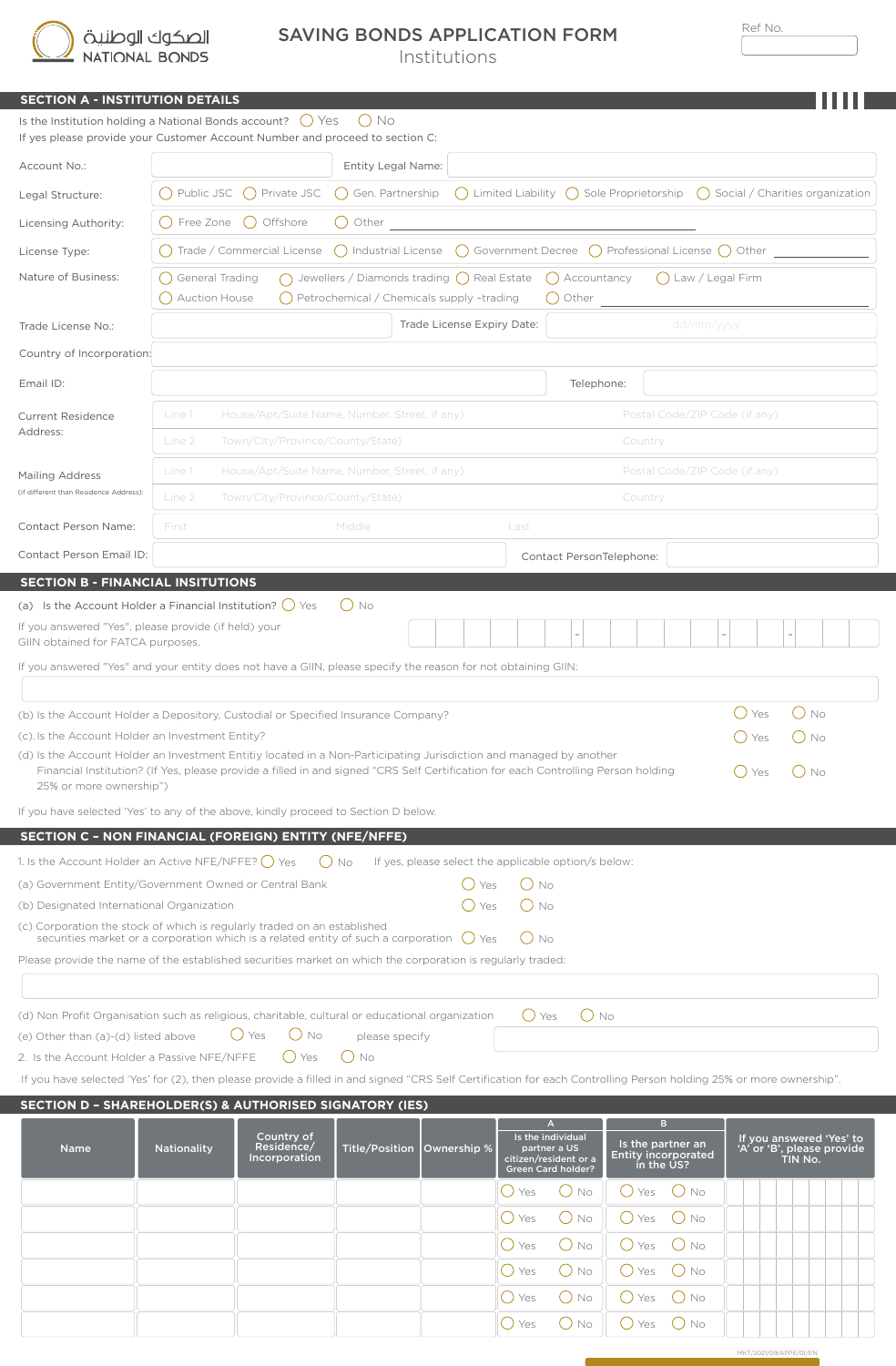

# SAVING BONDS APPLICATION FORM Institutions

Ref No.

## **SECTION E - TAX RESIDENCY DECLARATION - FOR ACCOUNT HOLDER**

Please complete the following table indicating the Countries you are considered as Resident for Taxation Purposes along with the TIN for each Country. If the Account Holder is not tax resident in any country/jurisdiction please indicate that on line 1 and provide its place of effective management or jurisdiciton in which its principle office is located

| Country of Tax Residence | TIN | If no TIN is available, please state the reason A, B or C.<br>If B, please outline the reason for being unable to obtain TIN |
|--------------------------|-----|------------------------------------------------------------------------------------------------------------------------------|
|                          |     |                                                                                                                              |
|                          |     |                                                                                                                              |
|                          |     |                                                                                                                              |

Reason A: The Country where the Account Holder is resident does not issue TINs to its residents

Reason B: The Account Holder is otherwise unable to obtain a TIN

Reason C: No TIN is required as per the regulation of the Country you are considered a Resident for Taxation

| <b>SECTION F - TRANSACTION DETAILS</b>          |                  |                         |                |
|-------------------------------------------------|------------------|-------------------------|----------------|
| Saving amount in figures:                       | <b>AED</b>       | Saving amount in words: |                |
| <b>Payment Method:</b>                          |                  |                         |                |
| $\bullet$ Cheque*                               | Credit Card      | Wire Transfer*          | Cash           |
| Cheque Number                                   | Card Type        | Reference Number        |                |
| Bank                                            | Card Number      | Bank                    | ○ Gift Voucher |
| <b>Branch</b>                                   | Expiry mm/yy     | <b>Branch</b>           | Voucher Number |
| Date                                            | Card Holder Name | Date                    | Voucher Amount |
| Payer Details (if not the same as the Customer) |                  |                         |                |
| Total amount payable:<br><b>AED</b>             |                  | Source of Fund:         |                |

*\* Bonds shall be issued only upon realisation of cheque/Fund Transfer.* 

*Please refer to the appendix for term definitions while completing the declaration.* <sup>1</sup>

Disclaimer: With effect from 1st January 2018, Services by National Bonds Corporation Sole Proprietorship P.S.C shall be subject to Value Added Tax ("VAT"), as applicable as per the Federal Decree-Law No. (8), 2017 on Valu

## **CONSENT & DECLARATION**

I/We confirm that I/we am/are duly authorized to by the Account Holder to make the consents and declarations on its behalf as set out herein.

The Account Holder confirms all the information above is true and correct and the Account Holder hereby indemnifies National Bonds Corporation Sole Proprietorship P.S.C against any loss or damage that may be incurred due to incorrectness of such information and the Account Holder agrees that National Bonds Corporation Sole Proprietorship P.S.C at is discretion, reserves the right to request further information or supporting documents.

The Account Holder undertakes to advise National Bonds Corporation Sole Proprietorship P.S.C within 30 days of any change in circumstances which affects the tax residency status of the Account Holder and the Controlling Persons.

The Account Holder has read and agrees to be bound by Savings Bonds Terms and Condition set out in a separate document.

## **For Company's Official use only**

| <b>Reporting Status</b> |                                                                          |                                       |  | Yes/No |  |  |  |  | Officer Name & Signature |  |  |  |  |  |  |
|-------------------------|--------------------------------------------------------------------------|---------------------------------------|--|--------|--|--|--|--|--------------------------|--|--|--|--|--|--|
| <b>FATCA Reportable</b> |                                                                          |                                       |  |        |  |  |  |  |                          |  |  |  |  |  |  |
| <b>CRS Reportable</b>   |                                                                          |                                       |  |        |  |  |  |  |                          |  |  |  |  |  |  |
|                         |                                                                          |                                       |  |        |  |  |  |  |                          |  |  |  |  |  |  |
| Distributor Code        |                                                                          |                                       |  |        |  |  |  |  |                          |  |  |  |  |  |  |
| Outlet Code             |                                                                          |                                       |  |        |  |  |  |  |                          |  |  |  |  |  |  |
| Stamp & Signature:      | $\Box$ Signature Admitted $\Box$ ID is verified & true copy is certified |                                       |  |        |  |  |  |  |                          |  |  |  |  |  |  |
|                         |                                                                          | All supporting documents are attached |  |        |  |  |  |  |                          |  |  |  |  |  |  |

| Institution Stamp                  |
|------------------------------------|
|                                    |
|                                    |
|                                    |
| Authorised Persons Signature, Date |
|                                    |
|                                    |
|                                    |
|                                    |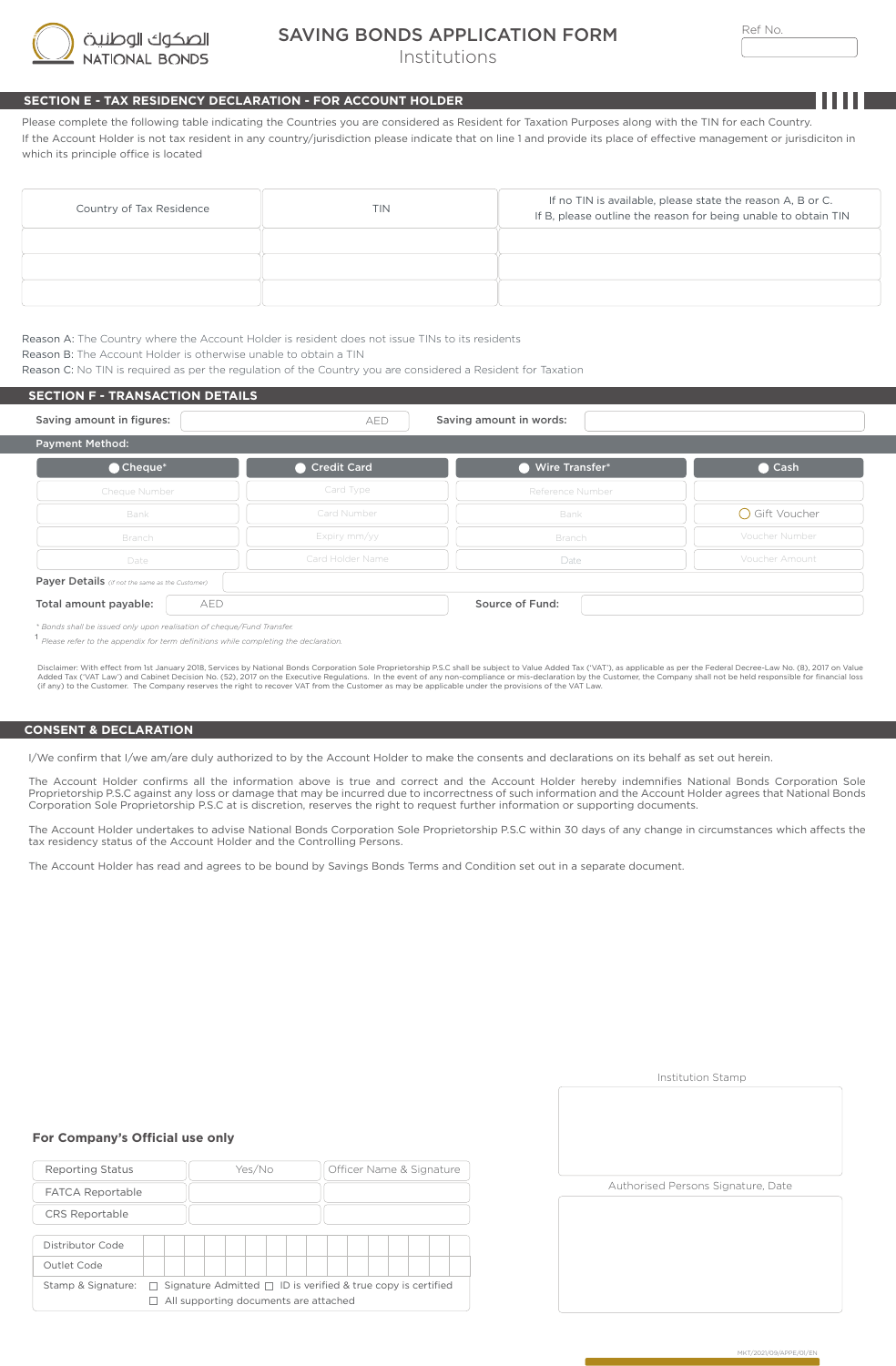

## **APPENDIX – SUMMARY DESCRIPTIONS OF SELECT DEFINED TERMS**

Note: These are selected summaries of defined terms provided to assist you with the completion of this form.

Further details can be found within the IRS "Foreign Account Tax Compliance Act (FATCA)" and OECD "Common Reporting Standard for Automatic Exchange of Financial Account Information". This can be found at the IRS and OECD portals

https://www.irs.gov/businesses/corporations/foreign-account-tax-compliance -act-fatca and http://www.oecd.org/tax/transparency/what-we-do/ respectively.

If you have any questions please contact your tax adviser or domestic tax authority.

## "Active NFE"

The term "Active NFE" means any NFE that meets any of the following criteria:

(a) less than 50% of the NFE's gross income for the preceding calendar year is passive income and less than 50% of the assets held by the NFE during the preceding calendar year are assets that produce or are held for the production of passive income;

(b) the stock of the NFE is regularly traded on an established securities market or the NFE is a Related Entity of an Entity the stock of which is regularly traded on an established securities market;

(c) the NFE is a Governmental Entity, an International Organisation, a Central Bank, or an Entity wholly owned by one or more of the foregoing;

(d) substantially all of the activities of the NFE consist of holding (in whole or in part) the outstanding stock of, or providing financing and services to, one or more subsidiaries that engage in trades or businesses other than the business of a Financial Institution, except that an Entity does not qualify for this status if the Entity functions (or holds itself out) as an investment fund, such as a private equity fund, venture capital fund, leveraged buyout fund, or any investment vehicle whose purpose is to acquire or fund companies and then hold interests in those companies as capital assets for investment purposes;

(e) the NFE is not yet operating a business and has no prior operating history, but is investing capital into assets with the intent to operate a business other than that of a Financial Institution, provided that the NFE does not qualify for this exception after the date that is 24 months after the date of the initial organisation of the NFE;

(f) the NFE was not a Financial Institution in the past five years, and is in the process of liquidating its assets or is reorganising with the intent to continue or recommence operations in a business other than that of a Financial Institution;

(g) the NFE primarily engages in financing and hedging transactions with, or for, Related Entities that are not Financial Institutions, and does not provide financing or hedging services to any Entity that is not a Related Entity, provided that the group of any such Related Entities is primarily engaged in a business other than that of a Financial Institution; or

#### (h) the NFE meets all of the following requirements:

(i) it is established and operated in its jurisdiction of residence exclusively for religious, charitable, scientific, artistic, cultural, athletic, or educational purposes; or it is established and operated in its jurisdiction of residence and it is a professional organisation, business league, chamber of commerce, labour organisation, agricultural or horticultural organisation, civic league or an organisation operated exclusively for the promotion of social welfare;

(ii) it is exempt from income tax in its jurisdiction of residence;

(iii) it has no shareholders or members who have a proprietary or beneficial interest in its income or assets;

(iv) the applicable laws of the NFE's jurisdiction of residence or the NFE's formation documents do not permit any income or assets of the NFE to be distributed to, or applied for the benefit of, a private person or non-charitable Entity other than pursuant to the conduct of the NFE's charitable activities, or as payment of reasonable compensation for services rendered, or as payment representing the fair market value of property which the NFE has purchased; and

(v) the applicable laws of the NFE's jurisdiction of residence or the NFE's formation documents require that, upon the NFE's liquidation or dissolution, all of its assets be distributed to a Governmental Entity or other non-profit organisation, or escheat to the government of the NFE's jurisdiction of residence or any political subdivision thereof.

#### "Controlling Person(s)"

"Controlling Persons" are the natural person(s) who exercise control over an entity. Where no natural person or persons are identified as exercising control of the Entity through ownership interests, the Controlling Person of the Entity is deemed to be the natural person who holds the position of a senior managing official.

### "Custodial Institution"

The term "Custodial Institution" means any Entity that holds, as a substantial portion of its business, Financial Assets for the account of others. This is where the Entity's gross income attributable to the holding of Financial Assets and related financial services equals or exceeds 20% of the Entity's gross income during the shorter of: (i) the three-year period that ends on 31 December (or the final day of a non-calendar year accounting period) prior to the year in which the determination is being made; or (ii) the period during which the Entity has been in existence.

## "Depository Institution"

The term "Depository Institution" means any Entity that accepts deposits in the ordinary course of a banking or similar business.

#### "Designated International Organization"

An organization with global mandates, generally funded by contributions from national governments. Examples include the International Committee of the Red Cross, the International Organization for Migration, and United Nations agencies etc…

#### "Financial Institution"

The term "Financial Institution" means a "Custodial Institution", a "Depository Institution", an "Investment Entity", or a "Specified Insurance Company". Please see the relevant CRS guidelines for further classification definitions that apply to Financial Institutions.

#### "Global Intermediary Identification Number (GIIN)"

GIIN Is assigned by the FATCA Registration System to financial institutions and direct reporting non-financial foreign entities. Those assigned a GIIN may use it to identify themselves to withholding agents and tax administrations for FATCA reporting.

#### "Investment Entity"

The term "Investment Entity" includes two types of Entities:

(i) an Entity that primarily conducts as a business one or more of the following activities or operations for or on behalf of a customer:

• Trading in money market instruments (cheques, bills, certificates of deposit, derivatives, etc.); foreign exchange; exchange, interest rate and index instruments; transferable securities; or commodity futures trading;

• Individual and collective portfolio management; or

• Otherwise investing, administering, or managing Financial Assets or money on behalf of other persons. Such activities or operations do not include rendering non-binding investment advice to a customer.

(ii) The second type of "Investment Entity" ("Investment Entity managed by another Financial Institution") is any Entity the gross income of which is primarily attributable to investing, reinvesting, or trading in Financial Assets where the Entity is managed by another Entity that is a Depository Institution, a Custodial Institution, a Specified Insurance Company, or the first type of Investment Entity.

#### "Investment Entity located in a Non-Participating Jurisdiction and managed by another Financial Institution"

The term "Investment Entity located in a Non-Participating Jurisdiction and managed by another Financial Institution" means any Entity the gross income of which is primarily attributable to investing, reinvesting, or trading in Financial Assets if the Entity is (i) managed by a Financial Institution and (ii) not a Participating Jurisdiction Financial Institution.

#### "Investment Entity managed by another Financial Institution"

"An Entity is "managed by" another Entity if the managing Entity performs, either directly or through another service provider on behalf of the managed Entity, any of the activities or operations described in clause (i) above in the definition of 'Investment Entity'.

An Entity only manages another Entity if it has discretionary authority to manage the other Entity's assets (either in whole or part). Where an Entity is managed by a mix of Financial Institutions, NFEs or individuals, the Entity is considered to be managed by another Entity that is a Depository Institution, a Custodial Institution, a Specified Insurance Company, or the first type of Investment Entity, if any of the managing Entities is such another Entity.

#### Non-Financial Entity (NFE)

In relation to CRS regulations, a Non-Financial Entity (NFE) is an entity other than a financial institution. They can be classified as Active NFE or Passive NFE.